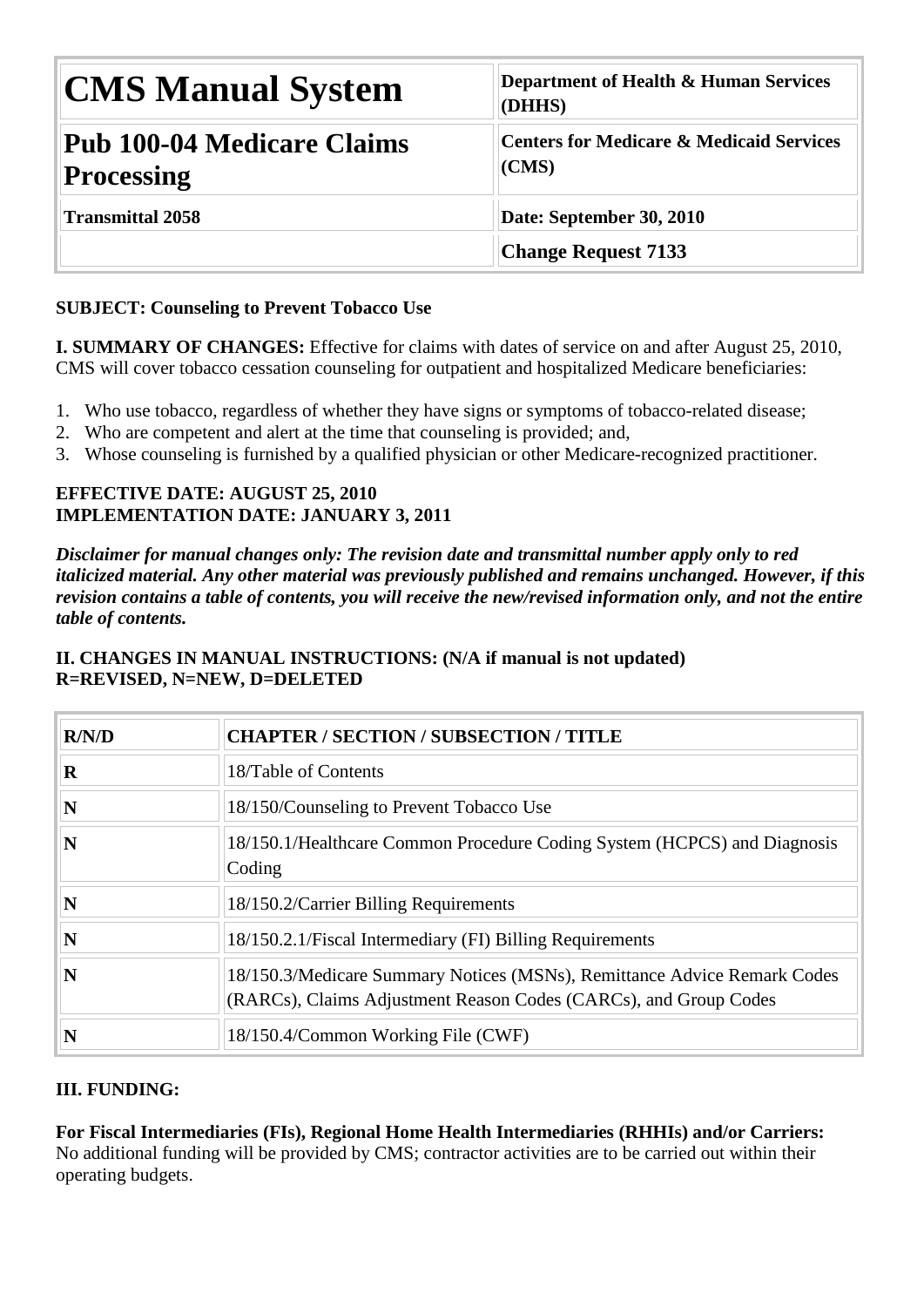#### **For Medicare Administrative Contractors (MACs):**

The Medicare Administrative Contractor is hereby advised that this constitutes technical direction as defined in your contract. CMS does not construe this as a change to the MAC Statement of Work. The contractor is not obligated to incur costs in excess of the amounts allotted in your contract unless and until specifically authorized by the contracting officer. If the contractor considers anything provided, as described above, to be outside the current scope of work, the contractor shall withhold performance on the part(s) in question and immediately notify the contracting officer, in writing or by e-mail, and request formal directions regarding continued performance requirements.

#### **IV. ATTACHMENTS:**

**Business Requirements Manual Instruction**

*\*Unless otherwise specified, the effective date is the date of service.*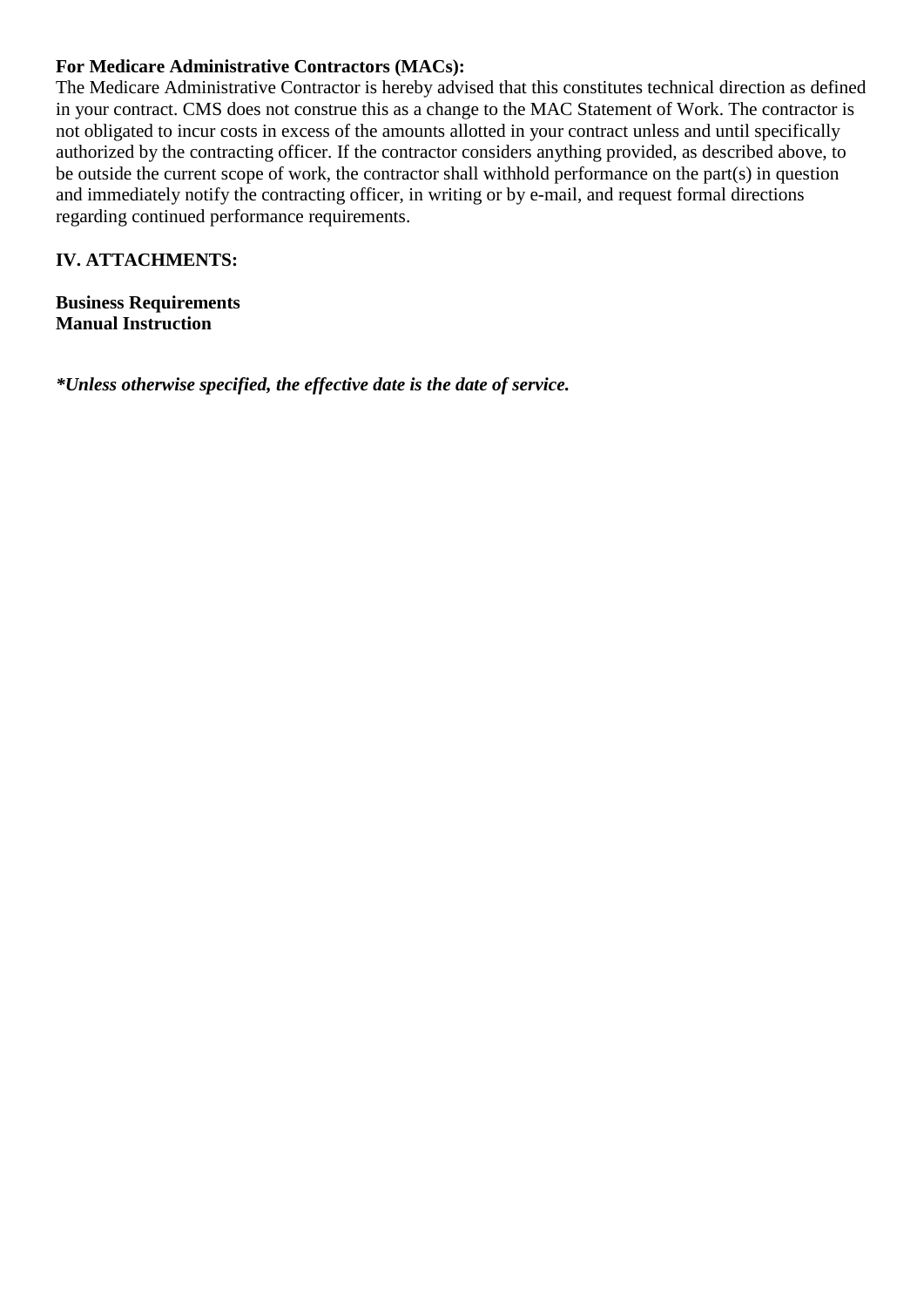# **Attachment - Business Requirements**

**Pub. 100-04 Transmittal: 2058 Date: September 30, 2010 Change Request: 7133**

**SUBJECT: Counseling to Prevent Tobacco Use** 

## **EFFECTIVE DATE**: **AUGUST 25, 2010 IMPLEMENTATION DATE: JANUARY 3, 2011**

#### **I. GENERAL INFORMATION**

**A. Background:** Tobacco use remains the leading cause of preventable morbidity and mortality in the U.S. and is a major contributor to the nation's increasing medical costs. Despite the growing list of adverse health effects associated with smoking, more than 45 million U.S. adults continue to smoke and approximately 1200 die prematurely each day from tobacco-related diseases. Annual smoking-attributable expenditures can be measured both in direct medical costs (\$96 billion) and in lost productivity (\$97 billion), but the results of national surveys have raised concerns that recent declines in smoking prevalence among U.S. adults may have come to an end. According to the U.S. Department of Health and Human Services (DHHS) Public Health Service (PHS) Clinical Practice Guideline on Treating Tobacco Use and Dependence (2008), 4.5 million adults over 65 years of age smoke cigarettes. Even smokers over age 65, however, can benefit greatly from abstinence, and older smokers who quit can reduce their risk of death from coronary heart disease, chronic obstructive lung disease and lung cancer, as well as decrease their risk of osteoporosis.

Medicare Part B (Section 210.4 of the National Coverage Determination (NCD) Manual) already covers cessation counseling for individuals who use tobacco and have been diagnosed with a recognized tobaccorelated disease or who exhibit symptoms consistent with tobacco-related disease. In November 2009, based upon authority to cover "additional preventive services" for Medicare beneficiaries if certain statutory requirements are met, the Centers for Medicare & Medicaid Services (CMS) initiated a new national coverage analysis to evaluate whether the existing evidence on counseling to prevent tobacco use is sufficient to extend national coverage for cessation counseling to those individuals who use tobacco but do not have signs or symptoms of tobacco-related disease. One of these statutory requirements is that the service be categorized as a grade A (strongly recommends) or grade B (recommends) rating by the US Preventive Services Task Force (USPSTF).

**B. Policy:** Effective for claims with dates of service on and after August 25, 2010, CMS will cover tobacco cessation counseling for outpatient and hospitalized Medicare beneficiaries:

- 1. Who use tobacco, regardless of whether they have signs or symptoms of tobacco-related disease;
- 2. Who are competent and alert at the time that counseling is provided; and
- 3. Whose counseling is furnished by a qualified physician or other Medicare-recognized practitioner.

These individuals who do not have signs or symptoms of tobacco-related disease will be covered under Medicare Part B when the above conditions of coverage are met, subject to certain frequency and other limitations. The diagnosis codes that should be reported for these individuals are ICD-9 codes 305.1, nondependent tobacco use disorder, or V15.82, history of tobacco use.

The CMS has created two new G codes for billing for tobacco cessation counseling services to prevent tobacco use. These are in addition to the two CPT codes 99406 and 99407 that currently are used for tobacco cessation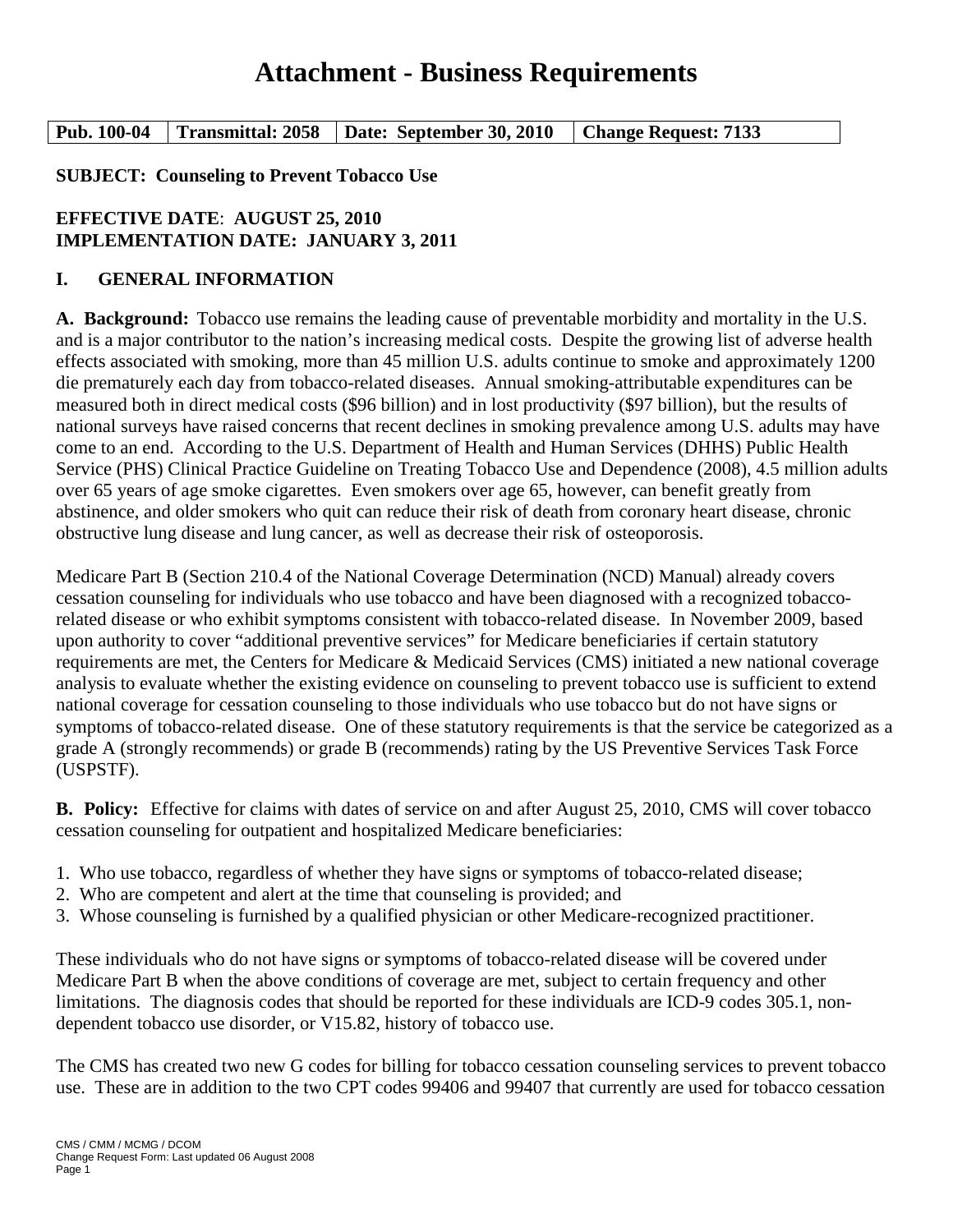counseling for symptomatic individuals. They will appear in the quarterly coding updates for January 2011 and the TOS code is 1.

- G0436: Smoking and tobacco cessation counseling visit for the asymptomatic patient; intermediate, greater than 3 minutes, up to 10 minutes
- Short Descriptor: Tobacco-use counsel 3-10 min
- G0437: Smoking and tobacco cessation counseling visit for the asymptomatic patient; intensive, greater than 10 minutes
- Short Descriptor: Tobacco-use counsel >10 min

In addition, two new, temporary C codes have been created for facilities paid under the Outpatient Prospective payment System (OPPS) when billing for counseling to prevent tobacco use and tobacco-related disease services during the interim period of August 25, 2010, through December 31, 2010. They will appear in the quarterly coding updates for October 2010, and the TOS code is 1.

• C9801: Smoking and tobacco cessation counseling visit for the asymptomatic patient; intermediate, greater than 3 minutes, up to 10 minutes

- Short descriptor: Tobacco-use counsel 3-10 min
- C9802: Smoking and tobacco cessation counseling visit for the asymptomatic patient; intensive, greater than 10 minutes
- Short descriptor: Tobacco-use counsel >10min

During the same interim period of time between August 25, 2010, and December 31, 2010, carriers shall pay claims for these tobacco-cessation counseling sessions with unlisted code 99199.

The CMS will allow two individual tobacco cessation counseling attempts per year. Each attempt may include a maximum of four intermediate OR intensive sessions, with a total benefit covering up to 8 sessions per year per Medicare beneficiary who uses tobacco. The practitioner and patient have the flexibility to choose between intermediate (more than 3 minutes but less than 10 minutes), or intensive (more than 10 minutes) cessation counseling sessions for each attempt.

Section 4104 of the Affordable Care Act provided for a waiver of the Medicare coinsurance and Part B deductible requirements for this service effective on or after January 1, 2011. Until that time, this service will be subject to the standard Medicare coinsurance and Part B deductible requirements.

#### **II. BUSINESS REQUIREMENTS TABLE** *Use"Shall" to denote a mandatory requirement*

| <b>Number</b> | Requirement                                                                                                                                                                                                                                                         |                       | column)                    |   |                                                    |                        |        |                         |                                        |                         | Responsibility (place an " $X$ " in each applicable |
|---------------|---------------------------------------------------------------------------------------------------------------------------------------------------------------------------------------------------------------------------------------------------------------------|-----------------------|----------------------------|---|----------------------------------------------------|------------------------|--------|-------------------------|----------------------------------------|-------------------------|-----------------------------------------------------|
|               |                                                                                                                                                                                                                                                                     | A<br>B<br>M<br>A<br>C | D<br>M<br>E<br>M<br>A<br>C | F | $\mathcal{C}$<br>A<br>$\mathbb{R}$<br>R<br>E<br>R. | $\mathbb{R}$<br>H<br>H | F<br>S | M<br>$\mathcal{C}$<br>S | Shared-System<br>Maintainers<br>M<br>S | $\mathcal{C}$<br>W<br>F | <b>OTHER</b>                                        |
| 7133-04.1     | Effective for claims with dates of service on and<br>after August 25, 2010, contractors shall pay for<br>counseling to prevent tobacco use services for<br>hospitalized and outpatient Medicare patients who<br>meet the requirements under Pub. 100-03, chapter 1, | X                     |                            | X | X                                                  | X                      | X      | X                       |                                        |                         |                                                     |

CMS / CMM / MCMG / DCOM Change Request Form: Last updated 06 August 2008 Page 2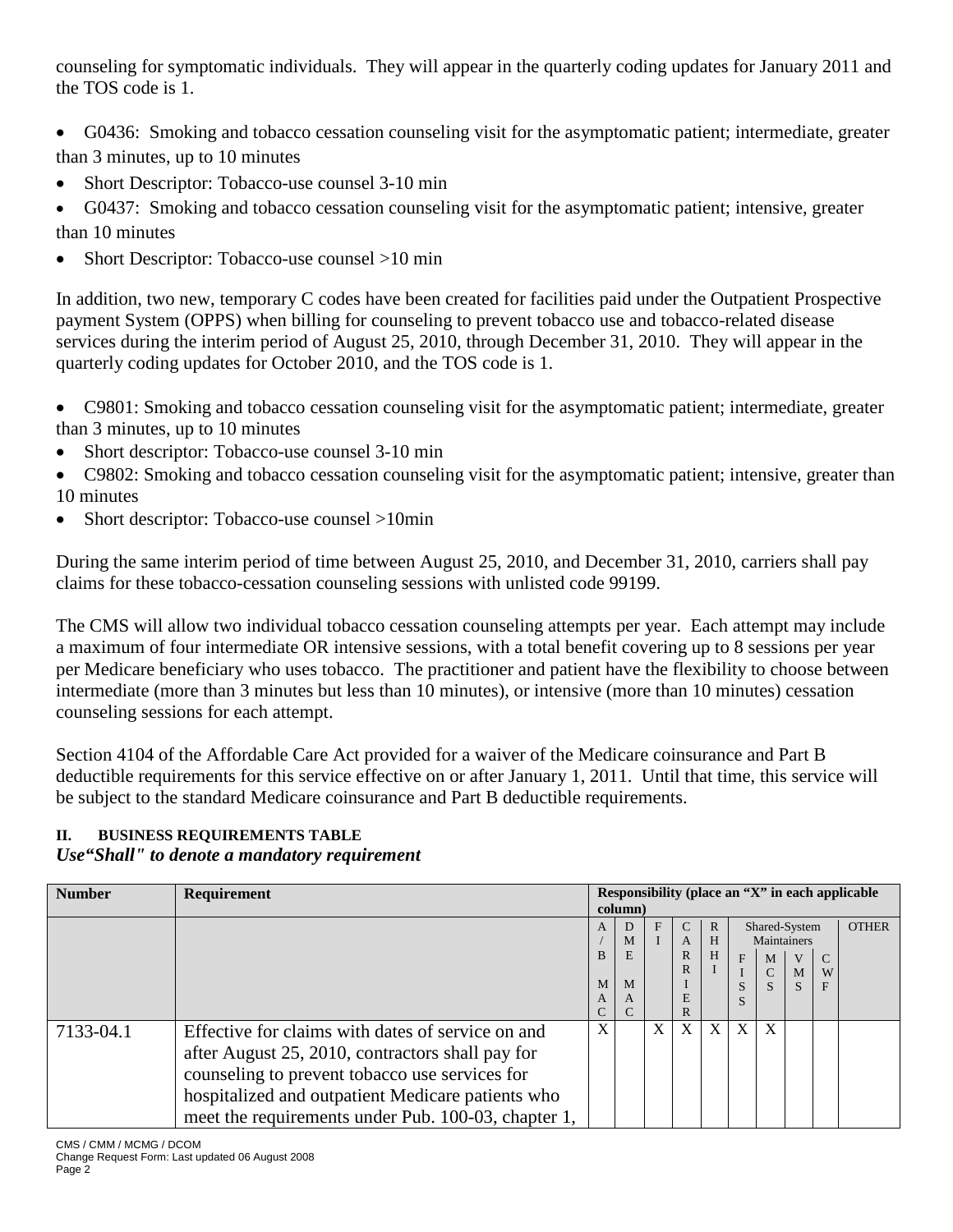| <b>Number</b> | Requirement                                                                                        | Responsibility (place an "X" in each applicable<br>$\text{column}$ |                    |              |                   |              |                  |                   |        |             |              |
|---------------|----------------------------------------------------------------------------------------------------|--------------------------------------------------------------------|--------------------|--------------|-------------------|--------------|------------------|-------------------|--------|-------------|--------------|
|               |                                                                                                    | $\overline{A}$                                                     | D                  | $\mathbf{F}$ | $\mathsf{C}$      | $\mathbb{R}$ |                  | Shared-System     |        |             | <b>OTHER</b> |
|               |                                                                                                    | $\bf{B}$                                                           | M<br>E             | $\mathbf{I}$ | A<br>$\mathbb{R}$ | H<br>H       | F                | Maintainers<br>M  | V      | $\mathbf C$ |              |
|               |                                                                                                    | M                                                                  | M                  |              | $\mathbb{R}$<br>I | $\bf{I}$     | $\mathbf I$<br>S | $\mathsf{C}$<br>S | M<br>S | W<br>F      |              |
|               |                                                                                                    | A<br>$\mathcal{C}$                                                 | A<br>$\mathcal{C}$ |              | E<br>R            |              | S                |                   |        |             |              |
|               | section 210.4.1, and follow the claims processing                                                  |                                                                    |                    |              |                   |              |                  |                   |        |             |              |
|               | instructions contained in Pub. 100-04, chapter 18,                                                 |                                                                    |                    |              |                   |              |                  |                   |        |             |              |
|               | section 150.                                                                                       |                                                                    |                    |              |                   |              |                  |                   |        |             |              |
| 7133-04.2     | Effective for claims with dates of service on and                                                  | $\mathbf X$                                                        |                    | $\mathbf X$  | X                 | $\mathbf X$  | $\mathbf X$      | $\mathbf X$       |        |             |              |
|               | after August 25, 2010, through December 31, 2010,<br>for non-OPPS providers, contractors shall pay |                                                                    |                    |              |                   |              |                  |                   |        |             |              |
|               | claims with diagnosis code 305.1, non-dependent                                                    |                                                                    |                    |              |                   |              |                  |                   |        |             |              |
|               | tobacco-use disorder, or V15.82, history of tobacco                                                |                                                                    |                    |              |                   |              |                  |                   |        |             |              |
|               | use, when billed with unlisted HCPCS code 99199                                                    |                                                                    |                    |              |                   |              |                  |                   |        |             |              |
|               | for counseling to prevent tobacco use services.                                                    |                                                                    |                    |              |                   |              |                  |                   |        |             |              |
|               |                                                                                                    |                                                                    |                    |              |                   |              |                  |                   |        |             |              |
|               | <b>NOTE:</b> HCPCS code 99199 is contractor priced.                                                |                                                                    |                    |              |                   |              |                  |                   |        |             |              |
| 7133-04.2.1   | Effective for claims with dates of service on and                                                  | $\boldsymbol{X}$                                                   |                    | $\mathbf X$  |                   |              |                  |                   |        |             |              |
|               | after August 25, 2010, through December 31, 2010,                                                  |                                                                    |                    |              |                   |              |                  |                   |        |             |              |
|               | for OPPS providers, contractors shall pay claims                                                   |                                                                    |                    |              |                   |              |                  |                   |        |             |              |
|               | with diagnosis codes 305.1 or V15.82, when billed                                                  |                                                                    |                    |              |                   |              |                  |                   |        |             |              |
|               | with HCPCS codes C9801 or C9802 for counseling<br>to prevent tobacco use services.                 |                                                                    |                    |              |                   |              |                  |                   |        |             |              |
|               |                                                                                                    |                                                                    |                    |              |                   |              |                  |                   |        |             |              |
|               | <b>NOTE:</b> Providers reimbursed under OPPS shall not                                             |                                                                    |                    |              |                   |              |                  |                   |        |             |              |
|               | submit claims with unlisted code 99199.                                                            |                                                                    |                    |              |                   |              |                  |                   |        |             |              |
| 7133-04.3     | Effective for claims with dates of service on and                                                  | $\mathbf X$                                                        |                    | X            | $\overline{X}$    | X            | $\overline{X}$   | X                 |        |             |              |
|               | after January 1, 2011, contractors shall accept codes                                              |                                                                    |                    |              |                   |              |                  |                   |        |             |              |
|               | G0436 or G0437 for claims billed for counseling to                                                 |                                                                    |                    |              |                   |              |                  |                   |        |             |              |
|               | prevent tobacco use.                                                                               | $\boldsymbol{\mathrm{X}}$                                          |                    | $\mathbf X$  | X                 | $\mathbf X$  | X                | $\mathbf X$       |        | $\mathbf X$ |              |
| 7133-04.3.1   | Contractors shall waive the deductible and<br>coinsurance/copayment for counseling to prevent      |                                                                    |                    |              |                   |              |                  |                   |        |             |              |
|               | tobacco use services codes G0436 and G0437                                                         |                                                                    |                    |              |                   |              |                  |                   |        |             |              |
|               | effective January 1, 2011, and after.                                                              |                                                                    |                    |              |                   |              |                  |                   |        |             |              |
|               |                                                                                                    |                                                                    |                    |              |                   |              |                  |                   |        |             |              |
|               | <b>NOTE:</b> No other tobacco cessation codes are                                                  |                                                                    |                    |              |                   |              |                  |                   |        |             |              |
|               | eligible for waiver of coinsurance/deductible at this                                              |                                                                    |                    |              |                   |              |                  |                   |        |             |              |
|               | time.                                                                                              |                                                                    |                    |              |                   |              |                  |                   |        |             |              |
| 7133-04.3.2   | Contractors shall pay claims for Counseling to                                                     | $\boldsymbol{X}$                                                   |                    | X            |                   | X            | X                |                   |        |             |              |
|               | Prevent Tobacco services containing G0436 or                                                       |                                                                    |                    |              |                   |              |                  |                   |        |             |              |
|               | G0437 as follows:                                                                                  |                                                                    |                    |              |                   |              |                  |                   |        |             |              |
|               | Types of Bill (TOBs) 12X and 13X, based on<br>Outpatient Prospective Payment System (OPPS) for     |                                                                    |                    |              |                   |              |                  |                   |        |             |              |
|               | hospitals subject to OPPS,                                                                         |                                                                    |                    |              |                   |              |                  |                   |        |             |              |
|               | TOBs 12X and 13X, non-OPPS hospitals, based                                                        |                                                                    |                    |              |                   |              |                  |                   |        |             |              |
|               | on MPFS,                                                                                           |                                                                    |                    |              |                   |              |                  |                   |        |             |              |
|               | TOB 13X, Indian Health Service (IHS) facilities,                                                   |                                                                    |                    |              |                   |              |                  |                   |        |             |              |
|               | based on all-inclusive rate,                                                                       |                                                                    |                    |              |                   |              |                  |                   |        |             |              |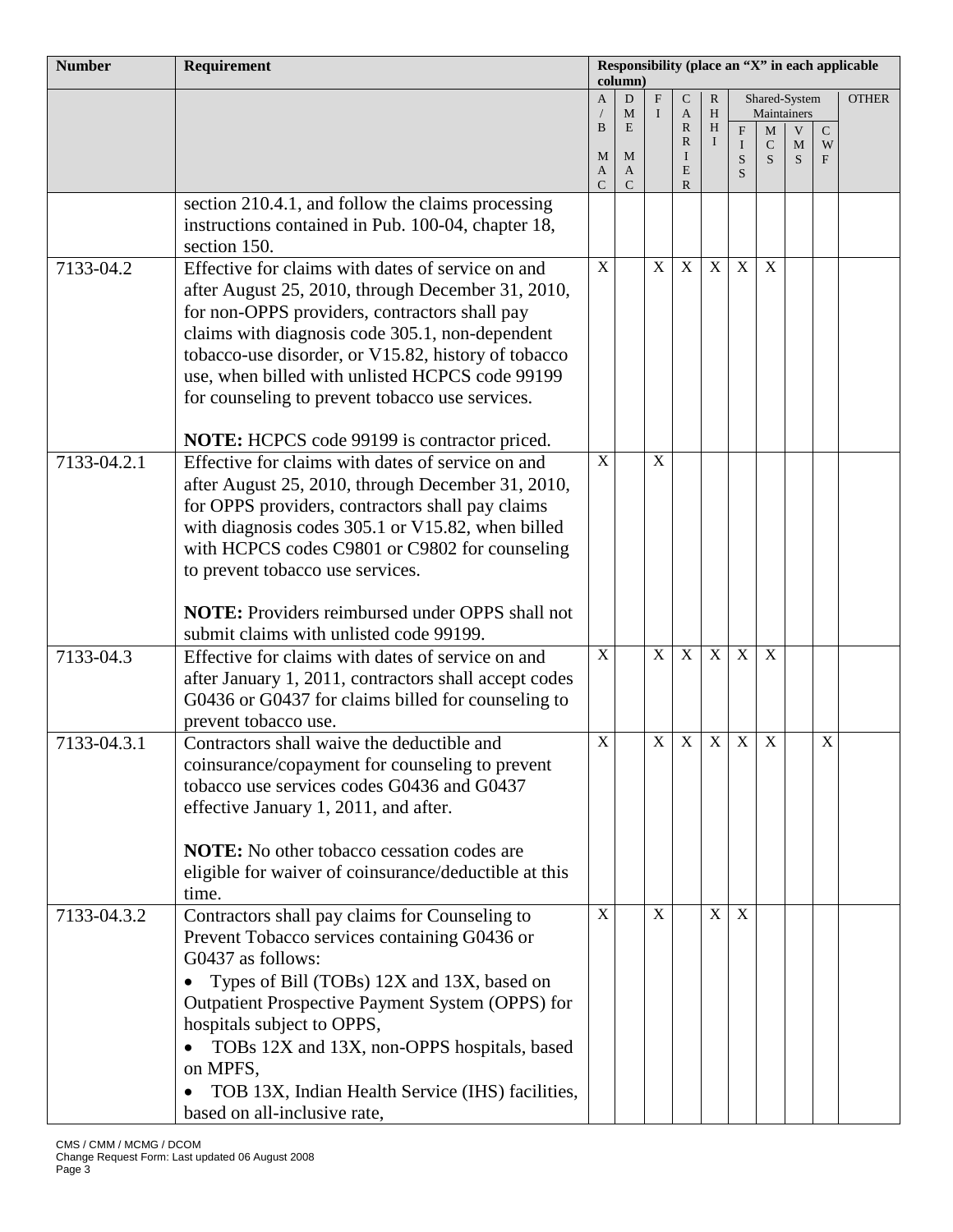| <b>Number</b> | Requirement                                                                                  | Responsibility (place an "X" in each applicable<br>column) |        |             |                   |              |                |                           |                  |           |              |
|---------------|----------------------------------------------------------------------------------------------|------------------------------------------------------------|--------|-------------|-------------------|--------------|----------------|---------------------------|------------------|-----------|--------------|
|               |                                                                                              | $\mathbf{A}$                                               | D      | F           | $\mathsf{C}$      | $\mathbb{R}$ |                |                           | Shared-System    |           | <b>OTHER</b> |
|               |                                                                                              | B                                                          | M<br>E | $\mathbf I$ | A<br>$\mathbb{R}$ | H<br>H       | $\overline{F}$ | M                         | Maintainers<br>V | ${\bf C}$ |              |
|               |                                                                                              | M                                                          | M      |             | R<br>Ι            | $\mathbf{I}$ | $\bf{I}$       | $\mathsf{C}$              | M                | W         |              |
|               |                                                                                              | A                                                          | A      |             | E                 |              | S<br>S         | S                         | S                | F         |              |
|               | TOBs 22X, 23X, and 34X based on MPFS,<br>$\bullet$                                           | C                                                          | C      |             | R                 |              |                |                           |                  |           |              |
|               | TOBs 71X and 77X based on all-inclusive rate,<br>$\bullet$                                   |                                                            |        |             |                   |              |                |                           |                  |           |              |
|               | TOB 85X based on reasonable cost, and<br>$\bullet$                                           |                                                            |        |             |                   |              |                |                           |                  |           |              |
|               | TOB 85X, IHS facilities, based on specific rate.                                             |                                                            |        |             |                   |              |                |                           |                  |           |              |
| 7133-04.3.3   | Contractors shall pay for counseling to prevent                                              | X                                                          |        | X           |                   |              | $\mathbf X$    |                           |                  |           |              |
|               | tobacco use services for hospitals in Maryland under                                         |                                                            |        |             |                   |              |                |                           |                  |           |              |
|               | the jurisdiction of the Health Services Cost Review                                          |                                                            |        |             |                   |              |                |                           |                  |           |              |
|               | Commission (HSCRC) in accordance with the terms                                              |                                                            |        |             |                   |              |                |                           |                  |           |              |
|               | of the Maryland waiver.                                                                      |                                                            |        |             |                   |              |                |                           |                  |           |              |
| 7133-04.3.4   | Contractors shall pay HCPCS codes G0436 and                                                  | $\mathbf X$                                                |        | X           |                   |              | X              |                           |                  |           |              |
|               | G0437 with revenue codes 096X, 097X, or 098X<br>when billed on TOB 85X Method II under MPFS. |                                                            |        |             |                   |              |                |                           |                  |           |              |
| 7133-04.3.5   | Contractors shall accept counseling to prevent                                               | $\mathbf X$                                                |        | X           |                   | $\mathbf{X}$ | X              |                           |                  |           |              |
|               | tobacco use services HCPCS codes G0436 and                                                   |                                                            |        |             |                   |              |                |                           |                  |           |              |
|               | G0437 with revenue code 0942 on claims with                                                  |                                                            |        |             |                   |              |                |                           |                  |           |              |
|               | TOBs 12X, 13X, 22X, 23X, 34X, and 85X.                                                       |                                                            |        |             |                   |              |                |                           |                  |           |              |
| 7133-04.3.6   | Contractors shall accept revenue code 052X for                                               | $\mathbf X$                                                |        | $\mathbf X$ |                   |              | $\mathbf X$    |                           |                  |           |              |
|               | counseling to prevent tobacco use services HCPCS                                             |                                                            |        |             |                   |              |                |                           |                  |           |              |
|               | codes G0436 and G0437 on TOBs 71X and 77X.                                                   |                                                            |        |             |                   |              |                |                           |                  |           |              |
| 7133-04.3.7   | Contractors shall accept revenue code 0510 for                                               | $\mathbf X$                                                |        | $\mathbf X$ |                   |              | X              |                           |                  |           |              |
|               | counseling to prevent tobacco use services HCPCS<br>codes G0436 and G0437 on IHS claims.     |                                                            |        |             |                   |              |                |                           |                  |           |              |
| 7133-04.4     | Contractors shall deny claims for counseling to                                              | $\mathbf X$                                                |        | $\mathbf X$ | X                 | X            | $\overline{X}$ | $\boldsymbol{\mathrm{X}}$ |                  |           |              |
|               | prevent tobacco use services G0436 and G0437                                                 |                                                            |        |             |                   |              |                |                           |                  |           |              |
|               | submitted without diagnosis code 305.1 or V15.82                                             |                                                            |        |             |                   |              |                |                           |                  |           |              |
|               | using the following messages:                                                                |                                                            |        |             |                   |              |                |                           |                  |           |              |
|               |                                                                                              |                                                            |        |             |                   |              |                |                           |                  |           |              |
|               | CARC 167: This (these) diagnosis(es) is (are) not                                            |                                                            |        |             |                   |              |                |                           |                  |           |              |
|               | covered. Note: Refer to the 835 Healthcare Policy                                            |                                                            |        |             |                   |              |                |                           |                  |           |              |
|               | Identification Segment (loop 2110 Service Payment<br>Information REF), if present.           |                                                            |        |             |                   |              |                |                           |                  |           |              |
|               |                                                                                              |                                                            |        |             |                   |              |                |                           |                  |           |              |
|               | RARC M64: Missing/incomplete/invalid other                                                   |                                                            |        |             |                   |              |                |                           |                  |           |              |
|               | diagnosis                                                                                    |                                                            |        |             |                   |              |                |                           |                  |           |              |
|               |                                                                                              |                                                            |        |             |                   |              |                |                           |                  |           |              |
|               | MSN 15.4: The information provided does not                                                  |                                                            |        |             |                   |              |                |                           |                  |           |              |
|               | support the need for this service or item.                                                   |                                                            |        |             |                   |              |                |                           |                  |           |              |
|               | MSN Spanish Version: La información                                                          |                                                            |        |             |                   |              |                |                           |                  |           |              |
|               | proporcionada no confirma la necesidad para este                                             |                                                            |        |             |                   |              |                |                           |                  |           |              |
|               | servicio o artículo.                                                                         |                                                            |        |             |                   |              |                |                           |                  |           |              |
|               |                                                                                              |                                                            |        |             |                   |              |                |                           |                  |           |              |
|               | Contractors shall use Group Code PR assigning                                                |                                                            |        |             |                   |              |                |                           |                  |           |              |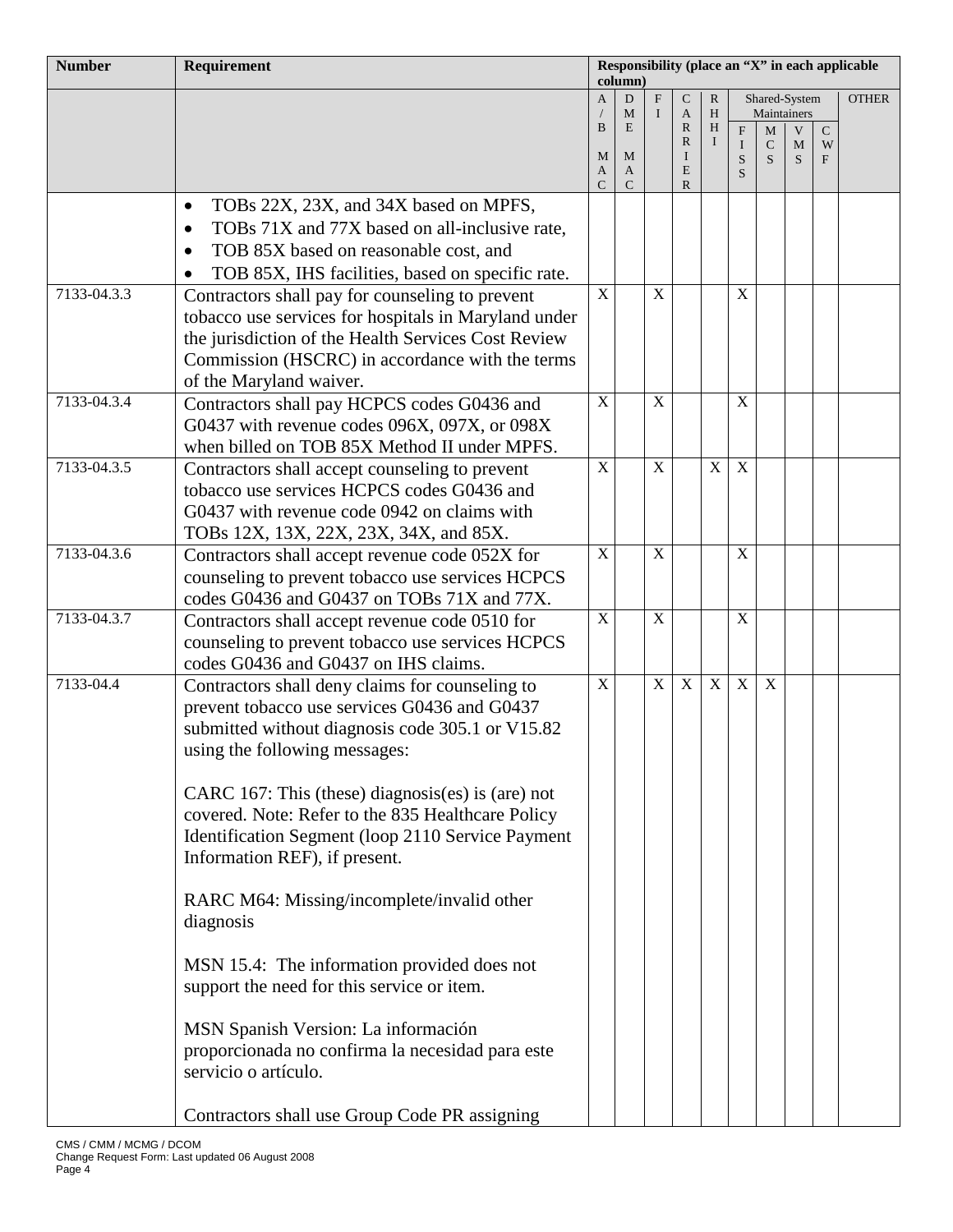| <b>Number</b> | Requirement                                                                                     | Responsibility (place an "X" in each applicable<br>$\text{column}$ |                   |                          |                             |                |                  |                              |        |           |              |
|---------------|-------------------------------------------------------------------------------------------------|--------------------------------------------------------------------|-------------------|--------------------------|-----------------------------|----------------|------------------|------------------------------|--------|-----------|--------------|
|               |                                                                                                 | $\mathbf{A}$                                                       | D<br>M            | $\mathbf{F}$<br>$\bf{I}$ | $\mathsf{C}$<br>A           | ${\bf R}$<br>H |                  | Shared-System<br>Maintainers |        |           | <b>OTHER</b> |
|               |                                                                                                 | $\bf{B}$                                                           | E                 |                          | $\mathbb{R}$                | H              | $\mathbf{F}$     | M                            | V      | ${\bf C}$ |              |
|               |                                                                                                 | M                                                                  | M                 |                          | R<br>$\bf{I}$               | $\mathbf{I}$   | $\mathbf I$<br>S | $\mathsf{C}$<br>S            | M<br>S | W<br>F    |              |
|               |                                                                                                 | A<br>$\mathcal{C}$                                                 | A<br>$\mathsf{C}$ |                          | $\mathbf E$<br>$\mathbb{R}$ |                | S                |                              |        |           |              |
|               | financial liability to the beneficiary, if a claim is                                           |                                                                    |                   |                          |                             |                |                  |                              |        |           |              |
|               | received with a signed ABN on file.                                                             |                                                                    |                   |                          |                             |                |                  |                              |        |           |              |
|               | Contractors shall use Group Code CO assigning                                                   |                                                                    |                   |                          |                             |                |                  |                              |        |           |              |
|               | financial liability to the provider, if a claim is                                              |                                                                    |                   |                          |                             |                |                  |                              |        |           |              |
|               | received with no signed ABN on file.                                                            |                                                                    |                   |                          |                             |                |                  |                              |        |           |              |
| 7133-04.4.1   | Contractors shall return to provider claims for                                                 | $\boldsymbol{X}$                                                   |                   | X                        |                             | $\mathbf X$    | $\mathbf X$      |                              |        |           |              |
|               | counseling to prevent tobacco use HCPCS codes                                                   |                                                                    |                   |                          |                             |                |                  |                              |        |           |              |
|               | G0436 or G0437 billed in other than TOBs 12X,                                                   |                                                                    |                   |                          |                             |                |                  |                              |        |           |              |
| 7133-04.4.2   | 13X, 22X, 23X, 34X, 71X, 77X, and 85X.<br>CWF shall deny counseling to prevent tobacco use      |                                                                    |                   |                          |                             |                |                  |                              |        | X         | <b>MBD</b>   |
|               | services (HCPCS G0436, G0437, 99406, 99407)                                                     |                                                                    |                   |                          |                             |                |                  |                              |        |           | ${\rm NGD}$  |
|               | that exceed a combined total of 8 sessions within a                                             |                                                                    |                   |                          |                             |                |                  |                              |        |           | <b>HETS</b>  |
|               | 12-month period.                                                                                |                                                                    |                   |                          |                             |                |                  |                              |        |           |              |
|               |                                                                                                 |                                                                    |                   |                          |                             |                |                  |                              |        |           |              |
|               | NOTE: In calculating a 12-month period, 11<br>months must pass following the month in which the |                                                                    |                   |                          |                             |                |                  |                              |        |           |              |
|               | 1 <sup>st</sup> Medicare covered cessation counseling session                                   |                                                                    |                   |                          |                             |                |                  |                              |        |           |              |
|               | was performed.                                                                                  |                                                                    |                   |                          |                             |                |                  |                              |        |           |              |
| 7133-04.4.2.1 | Contractors shall deny counseling to prevent                                                    | $\mathbf X$                                                        |                   | $\mathbf{X}$             | X                           | X              | X                | $\mathbf X$                  |        |           |              |
|               | tobacco use services that exceed a combined total of                                            |                                                                    |                   |                          |                             |                |                  |                              |        |           |              |
|               | 8 sessions within a 12-month period using the<br>following messages:                            |                                                                    |                   |                          |                             |                |                  |                              |        |           |              |
|               |                                                                                                 |                                                                    |                   |                          |                             |                |                  |                              |        |           |              |
|               | CARC 119: "Benefit maximum for this time period                                                 |                                                                    |                   |                          |                             |                |                  |                              |        |           |              |
|               | or occurrence has been reached."                                                                |                                                                    |                   |                          |                             |                |                  |                              |        |           |              |
|               | RARC N362: "The number of days or units of                                                      |                                                                    |                   |                          |                             |                |                  |                              |        |           |              |
|               | service exceeds our acceptable maximum."                                                        |                                                                    |                   |                          |                             |                |                  |                              |        |           |              |
|               |                                                                                                 |                                                                    |                   |                          |                             |                |                  |                              |        |           |              |
|               | MSN 20.5: "These services cannot be paid because                                                |                                                                    |                   |                          |                             |                |                  |                              |        |           |              |
|               | your benefits are exhausted at this time."                                                      |                                                                    |                   |                          |                             |                |                  |                              |        |           |              |
|               | Spanish Version: "Estos servicios no pueden ser                                                 |                                                                    |                   |                          |                             |                |                  |                              |        |           |              |
|               | pagados porque sus beneficios se han agotado."                                                  |                                                                    |                   |                          |                             |                |                  |                              |        |           |              |
|               |                                                                                                 |                                                                    |                   |                          |                             |                |                  |                              |        |           |              |
|               | Contractors shall use Group Code PR assigning                                                   |                                                                    |                   |                          |                             |                |                  |                              |        |           |              |
|               | financial liability to the beneficiary, if a claim is<br>received with a signed ABN on file.    |                                                                    |                   |                          |                             |                |                  |                              |        |           |              |
|               |                                                                                                 |                                                                    |                   |                          |                             |                |                  |                              |        |           |              |
|               | Contractors shall use Group Code CO assigning                                                   |                                                                    |                   |                          |                             |                |                  |                              |        |           |              |
|               | financial liability to the provider, if a claim is                                              |                                                                    |                   |                          |                             |                |                  |                              |        |           |              |
|               | received with no signed ABN on file.                                                            |                                                                    |                   |                          |                             |                |                  |                              |        |           |              |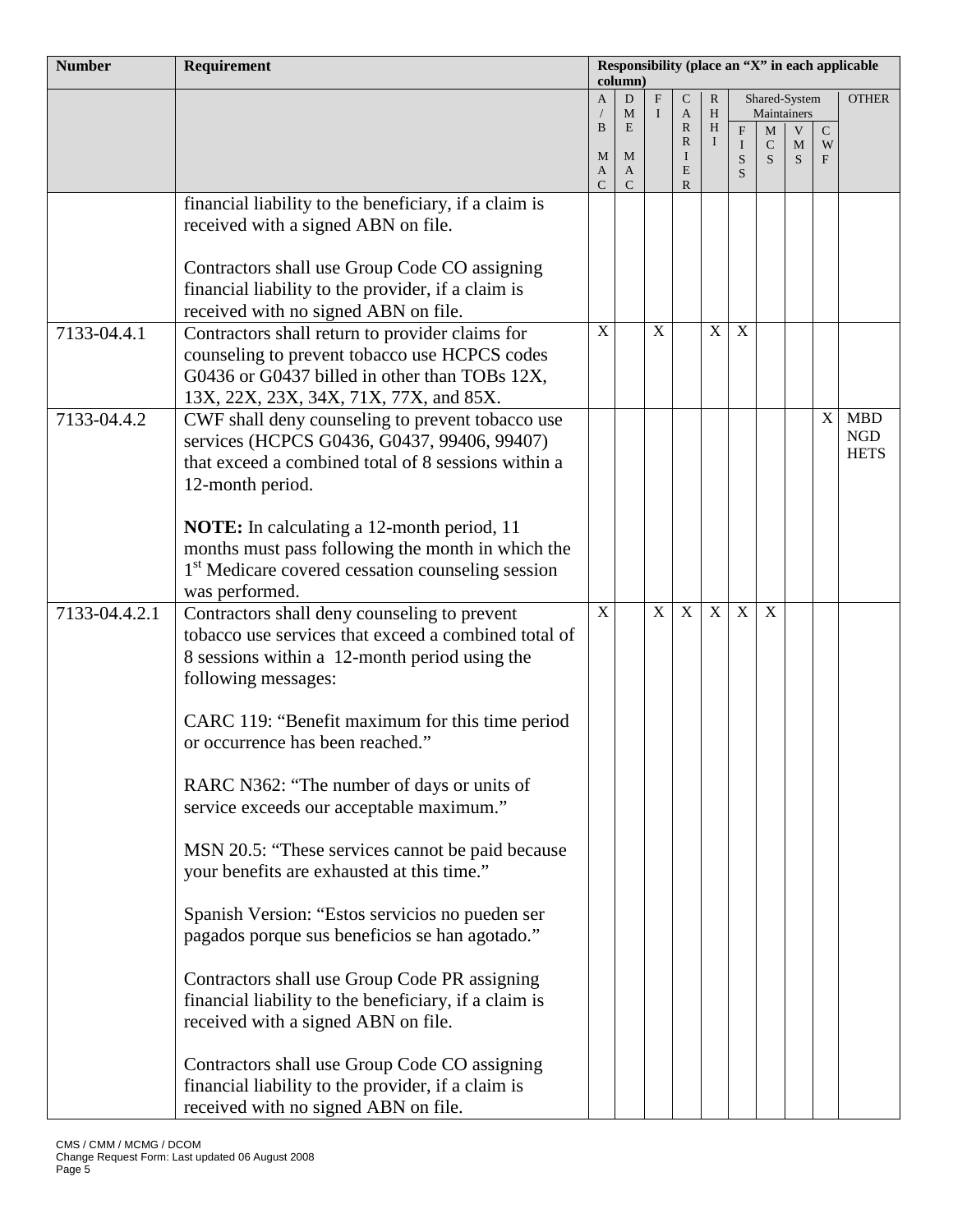| <b>Number</b> | Requirement                                            | Responsibility (place an "X" in each applicable |                    |   |                                |              |                             |                   |        |                    |              |
|---------------|--------------------------------------------------------|-------------------------------------------------|--------------------|---|--------------------------------|--------------|-----------------------------|-------------------|--------|--------------------|--------------|
|               |                                                        |                                                 | $\text{column}$    |   |                                |              |                             |                   |        |                    |              |
|               |                                                        | $\overline{A}$                                  | D                  | F | $\mathcal{C}$                  | $\mathbb{R}$ |                             | Shared-System     |        |                    | <b>OTHER</b> |
|               |                                                        | B                                               | M<br>E             |   | $\overline{A}$<br>$\mathbb{R}$ | H<br>H       |                             | Maintainers       |        |                    |              |
|               |                                                        |                                                 |                    |   | $\mathbb{R}$                   | $\bf{I}$     | $\mathbf{F}$<br>$\mathbf I$ | M<br>$\mathsf{C}$ | V<br>M | $\mathcal{C}$<br>W |              |
|               |                                                        | M                                               | M                  |   | I                              |              | S                           | S                 | S      | F                  |              |
|               |                                                        | A                                               | A<br>$\mathcal{C}$ |   | E                              |              | S                           |                   |        |                    |              |
| 7133-04.5     | Contractors shall allow payment for a medically        | $\mathsf{C}$<br>$\overline{X}$                  |                    | X | $\mathbb{R}$<br>X              | X            | X                           | X                 |        |                    | <b>OCE</b>   |
|               |                                                        |                                                 |                    |   |                                |              |                             |                   |        |                    |              |
|               | necessary evaluation and management (E/M) service      |                                                 |                    |   |                                |              |                             |                   |        |                    |              |
|               | on the same day as the counseling to prevent           |                                                 |                    |   |                                |              |                             |                   |        |                    |              |
|               | tobacco use service when it is clinically appropriate. |                                                 |                    |   |                                |              |                             |                   |        |                    |              |
|               | Providers shall report an E/M service with modifier    |                                                 |                    |   |                                |              |                             |                   |        |                    |              |
|               | -25 to indicate that the E/M service is a separately   |                                                 |                    |   |                                |              |                             |                   |        |                    |              |
|               | identifiable service from a counseling to prevent      |                                                 |                    |   |                                |              |                             |                   |        |                    |              |
|               | tobacco use service.                                   |                                                 |                    |   |                                |              |                             |                   |        |                    |              |
| 7133-04.6     | Contractors shall not research and adjust counseling   | X                                               |                    | X | X                              | X            |                             |                   |        |                    |              |
|               | to prevent tobacco use claims paid for more than 8     |                                                 |                    |   |                                |              |                             |                   |        |                    |              |
|               | visits within a 12-month period processed prior to     |                                                 |                    |   |                                |              |                             |                   |        |                    |              |
|               | the implementation of this change request.             |                                                 |                    |   |                                |              |                             |                   |        |                    |              |
|               | However, contractors may adjust claims brought to      |                                                 |                    |   |                                |              |                             |                   |        |                    |              |
|               | their attention.                                       |                                                 |                    |   |                                |              |                             |                   |        |                    |              |
| 7133-04.7     | CWF shall display the number of sessions rendered      | X                                               |                    | X |                                | X            | X                           |                   |        | X                  | <b>HIMR</b>  |
|               | for counseling to prevent tobacco use services on all  |                                                 |                    |   |                                |              |                             |                   |        |                    |              |
|               | CWF provider inquiry screens.                          |                                                 |                    |   |                                |              |                             |                   |        |                    |              |
| 7133-04.8     | CWF shall display the number of sessions remaining     |                                                 |                    |   |                                |              |                             |                   |        | X                  | <b>MBD</b>   |
|               | for counseling to prevent tobacco use services on all  |                                                 |                    |   |                                |              |                             |                   |        |                    | <b>NGD</b>   |
|               | CWF provider inquiry screens.                          |                                                 |                    |   |                                |              |                             |                   |        |                    |              |

# **III. PROVIDER EDUCATION TABLE**

| <b>Number</b> | Requirement                                                                                                                                                                                                                                                                                                                                                                                                                                                                                                                                                                                                                                                                                                                                                                      |              | $\{column}$            |   |                   |        |   |                              |             |        | Responsibility (place an "X" in each applicable |
|---------------|----------------------------------------------------------------------------------------------------------------------------------------------------------------------------------------------------------------------------------------------------------------------------------------------------------------------------------------------------------------------------------------------------------------------------------------------------------------------------------------------------------------------------------------------------------------------------------------------------------------------------------------------------------------------------------------------------------------------------------------------------------------------------------|--------------|------------------------|---|-------------------|--------|---|------------------------------|-------------|--------|-------------------------------------------------|
|               |                                                                                                                                                                                                                                                                                                                                                                                                                                                                                                                                                                                                                                                                                                                                                                                  | $\mathsf{A}$ | D<br>M                 | F | C<br>A            | R<br>H |   | Shared-System<br>Maintainers |             |        | <b>OTHER</b>                                    |
|               |                                                                                                                                                                                                                                                                                                                                                                                                                                                                                                                                                                                                                                                                                                                                                                                  | B            | E                      |   | $\mathbb{R}$<br>R | H      | F | M<br>$\mathcal{C}$           | V<br>M      | C<br>W |                                                 |
|               |                                                                                                                                                                                                                                                                                                                                                                                                                                                                                                                                                                                                                                                                                                                                                                                  | M<br>A<br>C  | M<br>A<br>$\mathsf{C}$ |   | E<br>$\mathbb{R}$ |        | S | $\overline{S}$               | $\mathbf S$ | F      |                                                 |
| 7133-04.9     | A provider education article related to this instruction<br>will be available at<br>http://www.cms.hhs.gov/MLNMattersArticles/shortly<br>after the CR is released. You will receive notification<br>of the article release via the established "MLN<br>Matters" listserv. Contractors shall post this article, or<br>a direct link to this article, on their Web site and<br>include information about it in a listserv message<br>within one week of the availability of the provider<br>education article. In addition, the provider education<br>article shall be included in your next regularly<br>scheduled bulletin. Contractors are free to supplement<br>MLN Matters articles with localized information that<br>would be nefit their provider community in billing and | X            |                        | X | X                 | X      |   |                              |             |        |                                                 |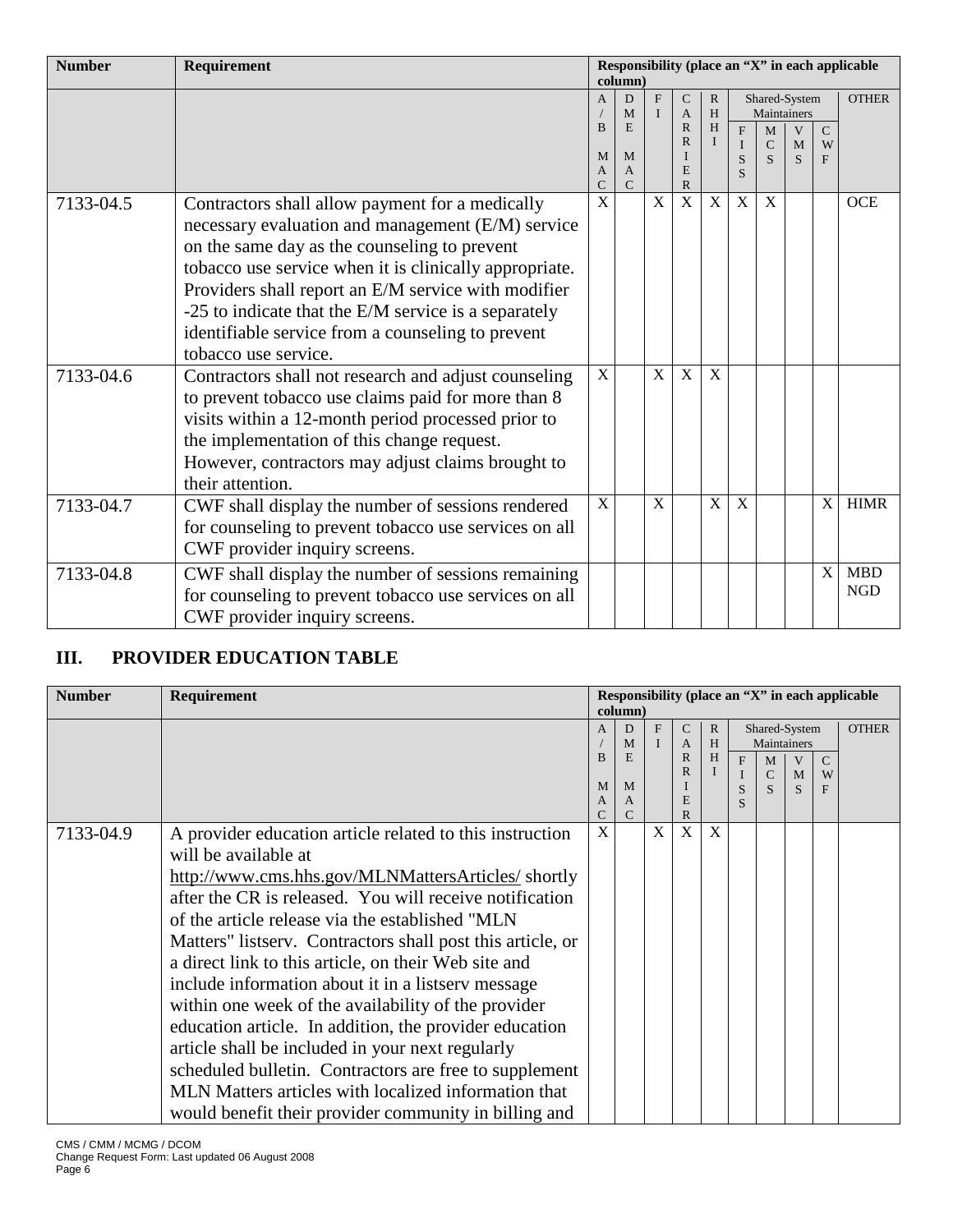| <b>Number</b> | Requirement                                   | Responsibility (place an "X" in each applicable<br>column) |             |   |             |        |                                              |                              |        |             |              |
|---------------|-----------------------------------------------|------------------------------------------------------------|-------------|---|-------------|--------|----------------------------------------------|------------------------------|--------|-------------|--------------|
|               |                                               | A                                                          | D<br>M      | F | C<br>A      | R<br>H |                                              | Shared-System<br>Maintainers |        |             | <b>OTHER</b> |
|               |                                               | B<br>M<br>A<br>$\sqrt{ }$                                  | E<br>M<br>A |   | R<br>R<br>E | Н      | F<br>$\mathbf{C}^{\dagger}$<br>$\mathcal{L}$ | M<br>C<br>S                  | M<br>S | C<br>W<br>F |              |
|               | administering the Medicare program correctly. | ◡                                                          |             |   | R           |        |                                              |                              |        |             |              |

#### **IV. SUPPORTING INFORMATION**

# **Section A: For any recommendations and supporting information associated with listed requirements, use the box below: N/A**

*Use "Should" to denote a recommendation.*

| X-Ref         | Recommendations or other supporting information: |
|---------------|--------------------------------------------------|
| Requirement   |                                                  |
| <b>Number</b> |                                                  |
|               |                                                  |

**Section B: For all other recommendations and supporting information, use this space: N/A**

## **V. CONTACTS**

**Pre-Implementation Contact(s):** William Larson, Coverage, 410-786-4639, [William.larson@cms.hhs.gov,](mailto:William.larson@cms.hhs.gov) Wanda Belle, Coverage, 410-786-7491, [wanda.belle@cms.hhs.gov,](mailto:wanda.belle@cms.hhs.gov) Pat Brocato-Simons, coverage, 410-786- 0261, [patricia.brocatosimons@cms.hhs.gov,](mailto:patricia.brocatosimons@cms.hhs.gov) Tom Dorsey, Practitioner Claims Processing, 410-786-7434, [Thomas.dorsey@cms.hhs.gov,](mailto:Thomas.dorsey@cms.hhs.gov) Bill Ruiz, Institutional Claims Processing, 410-786-2123, [William.Ruiz@cms.hhs.gov](mailto:William.Ruiz@cms.hhs.gov)

**Post-Implementation Contact(s):** Appropriate regional office

#### **VI. FUNDING**

**Section A: For** *Fiscal Intermediaries (FIs), Regional Home Health Intermediaries (RHHIs),* **and/or** *Carriers,* **use only one of the following statements:** No additional funding will be provided by CMS; contractor activities are to be carried out within their operating budgets.

**Section B:** *For Medicare Administrative Contractors (MACs)***, include the following statement:** The Medicare Administrative Contractor is hereby advised that this constitutes technical direction as defined in your contract. CMS does not construe this as a change to the MAC Statement of Work. The contractor is not obligated to incur costs in excess of the amounts allotted in your contract unless and until specifically authorized by the contracting officer. If the contractor considers anything provided, as described above, to be outside the current scope of work, the contractor shall withhold performance on the part(s) in question and immediately notify the contracting officer, in writing or by e-mail, and request formal directions regarding continued performance requirements.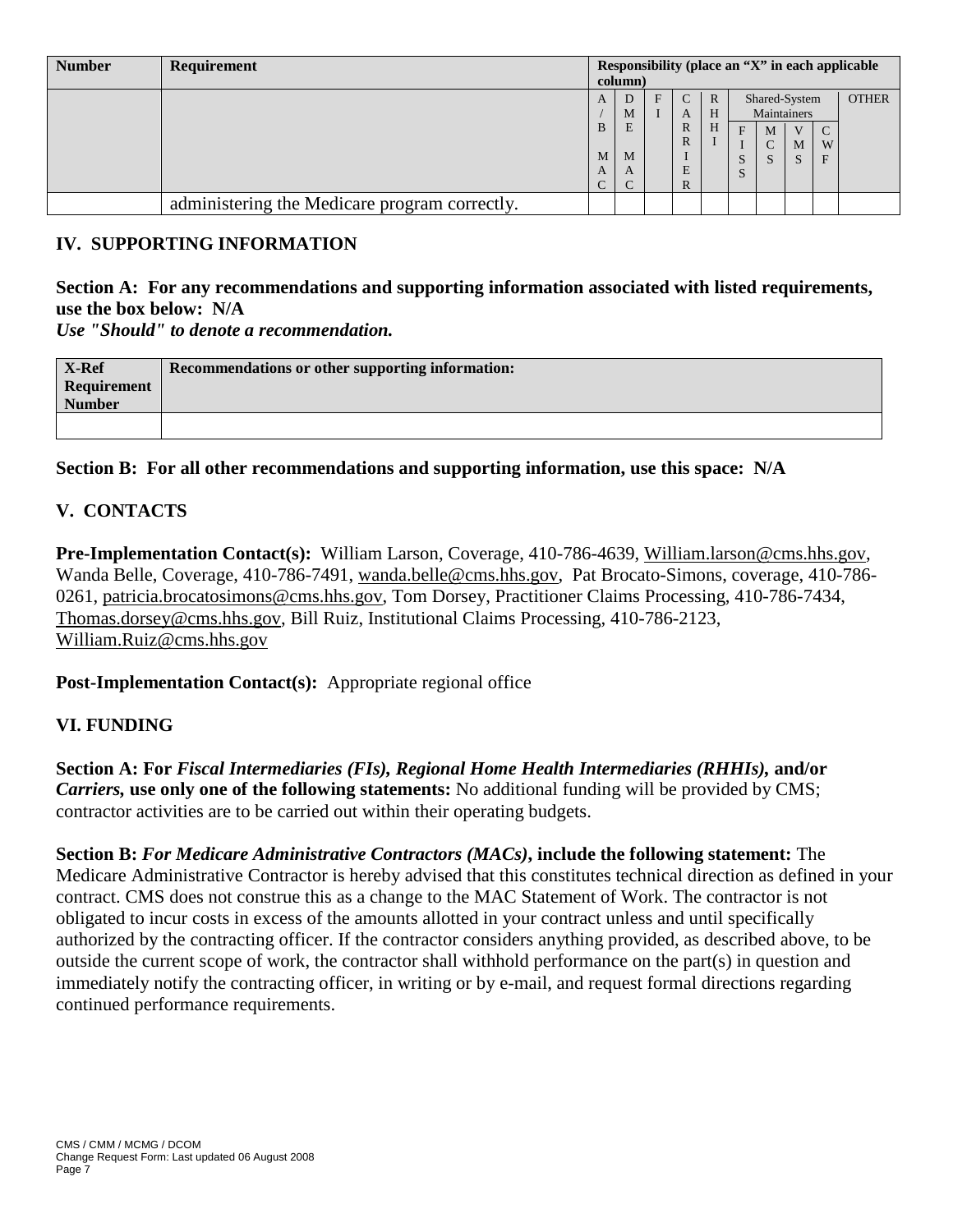# **Medicare Claims Processing Manual Chapter 18 - Preventive and Screening Services**

**Table of Contents**

*(Rev.2058, 09-30-10)*

*150 – Counseling to Prevent Tobacco Use 150.1 – Healthcare Common Procedure Coding System (HCPCS) and Diagnosis Coding 150.2 - Carrier Billing Requirements 150.2.1 – Fiscal Intermediary (FI) Billing Requirements 150.3 - Medicare Summary Notices (MSNs), Remittance Advice Remark Codes (RARCs), Claims Adjustment Reason Codes (CARCs), and Group Codes 150.4 - Common Working File (CWF)*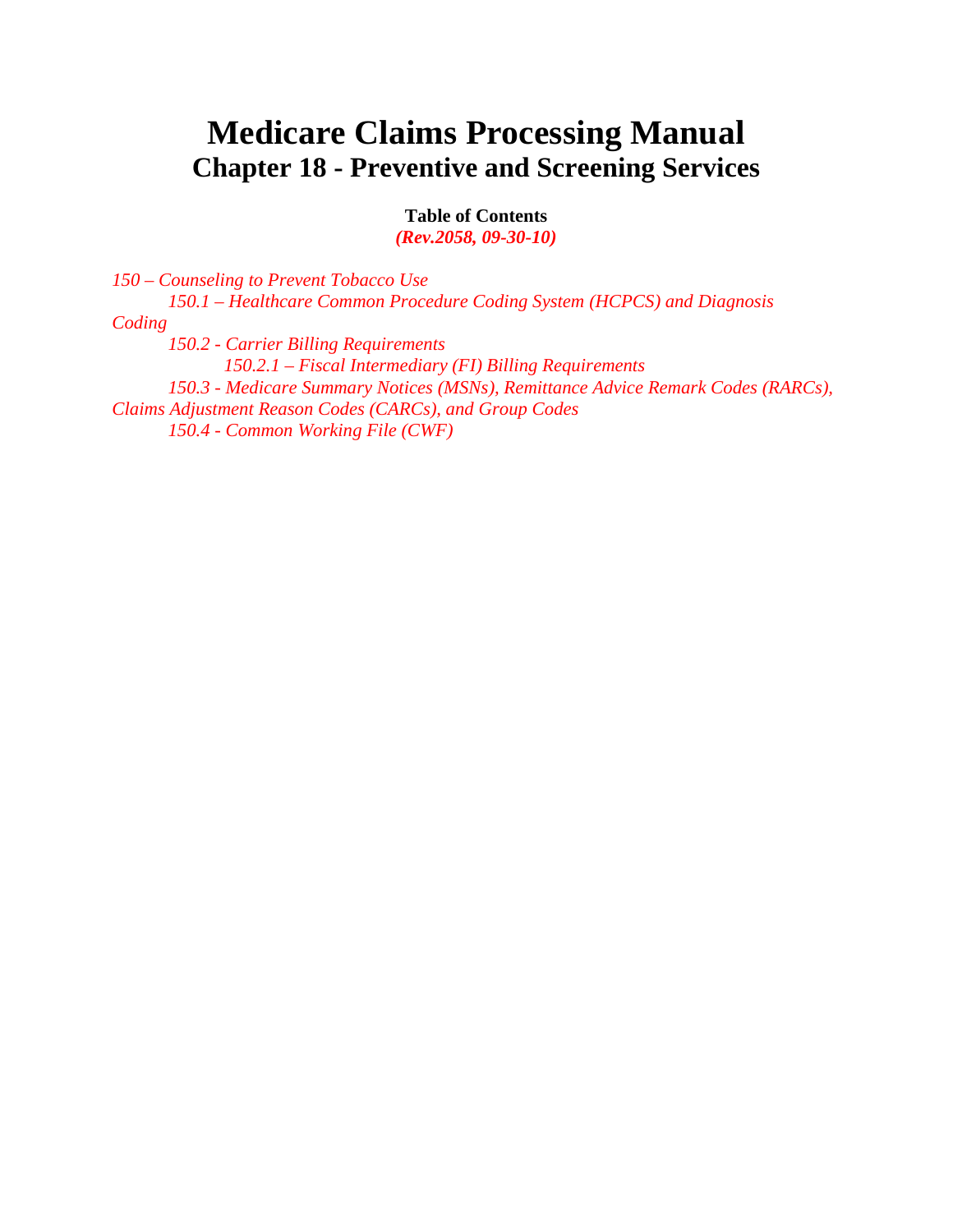# *150 – Counseling to Prevent Tobacco Use (Rev.2058, Issued: 09-30-10, Effective: 08-25-10, Implementation: 01-03-11)*

*Effective for claims with dates of service on and after August 25, 2010, the Centers for Medicare & Medicaid Services (CMS) will cover counseling to prevent tobacco use services for outpatient and hospitalized Medicare beneficiaries:*

*1. Who use tobacco, regardless of whether they have signs or symptoms of tobacco-related disease;*

*2. Who are competent and alert at the time that counseling is provided; and,*

*3. Whose counseling is furnished by a qualified physician or other Medicare-recognized practitioner.*

*These individuals who do not have signs or symptoms of tobacco-related disease will be covered under Medicare Part B when the above conditions of coverage are met, subject to certain frequency and other limitations.* 

*Conditions of Medicare Part A and Medicare Part B coverage for counseling to prevent tobacco use are located in the Medicare National Coverage Determinations (NCD)Manual, Publication 100-3, chapter1, section 210.4.1.*

# *150.1 – Healthcare Common Procedure Coding System (HCPCS) and Diagnosis Coding*

*(Rev. 2058, Issued: 09-30-10, Effective: 08-25-10, Implementation: 01-03-11)*

*The CMS has created two new G codes for billing for tobacco cessation counseling services to prevent tobacco use for those individuals who use tobacco but do not have signs or symptoms of tobacco-related disease. These are in addition to the two CPT codes 99406 and 99407 that currently are used for smoking and tobacco-use cessation counseling for symptomatic individuals.* 

*The following HCPCS codes should be reported when billing for counseling to prevent tobacco use effective January 1, 2011:*

*G0436 - Smoking and tobacco cessation counseling visit for the asymptomatic patient; intermediate, greater than 3 minutes, up to 10 minutes*

*Short descriptor: Tobacco-use counsel 3-10 min*

*G0437 - Smoking and tobacco cessation counseling visit for the asymptomatic patient; intensive, greater than 10 minutes*

*Short descriptor: Tobacco-use counsel >10min*

*NOTE: The above G codes will not be active in contractors' systems until January 1, 2011. Therefore, contractors shall advise non-outpatient perspective payment system (OPPS) providers*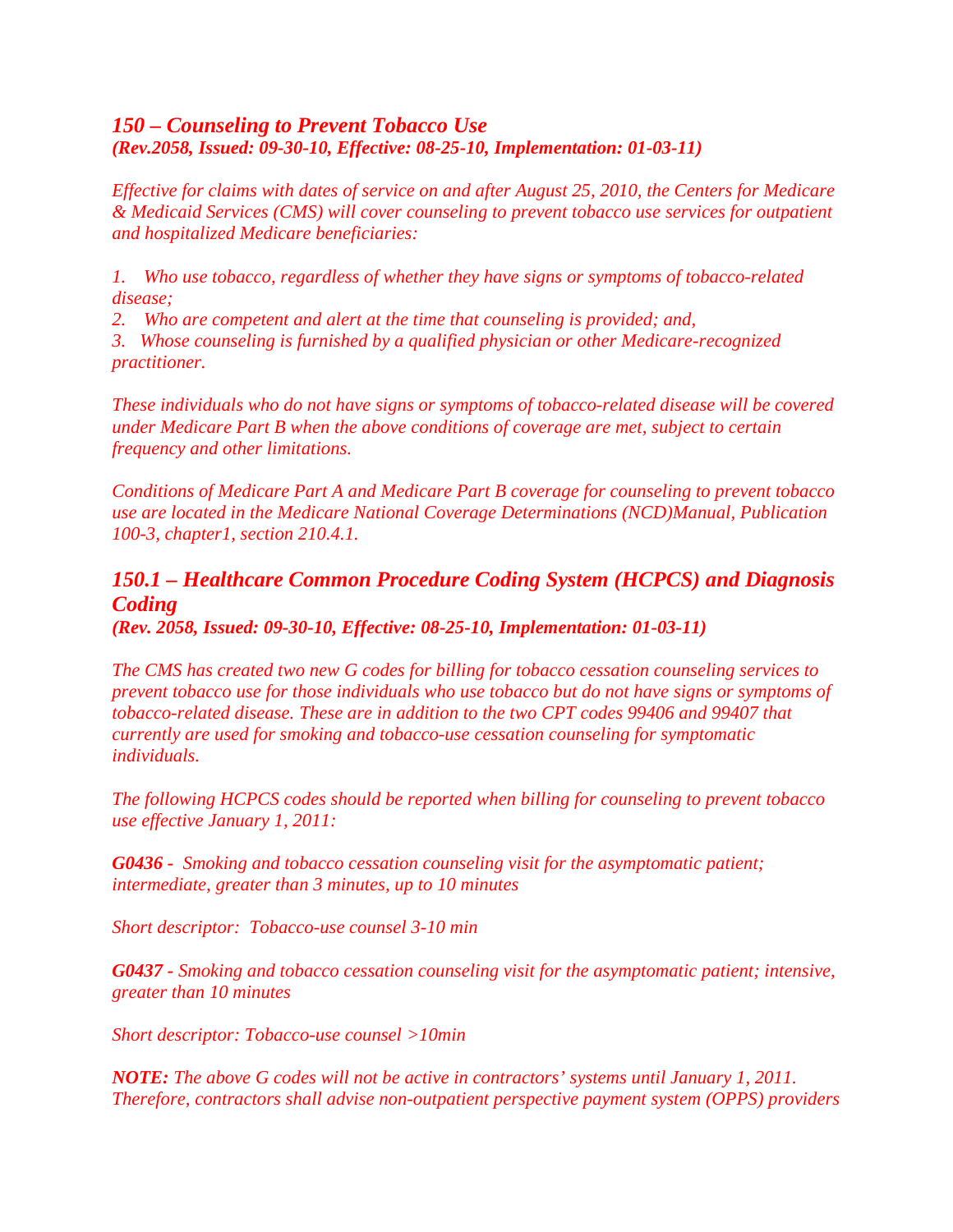*to use unlisted code 99199 to bill for counseling to prevent tobacco use and tobacco-related disease services during the interim period of August 25, 2010, through December 31, 2010.*

*On January 3, 2011, contractor's systems will accept the new G codes for services performed on or after August 25, 2010.*

*Two new C codes have been created for facilities paid under OPPS when billing for counseling to prevent tobacco use and tobacco-related disease services during the interim period of August 25, 2010, through December 31, 2010:*

*C9801 – Smoking and tobacco cessation counseling visit for the asymptomatic patient, intermediate, greater than 3 minutes, up to 10 minutes*

*Short descriptor: Tobacco-use counsel 3-10 min*

*C9802 – Smoking and tobacco cessation counseling visit for the asymptomatic patient, intensive, greater than 10 minutes*

*Short descriptor: Tobacco-use counsel >10min*

*Claims for smoking and tobacco use cessation counseling services G0436 and G0437 shall be submitted with diagnosis code V15.82, history of tobacco use, or 305.1, non-dependent tobacco use disorder.* 

*Contractors shall allow payment for a medically necessary E/M service on the same day as the smoking and tobacco-use cessation counseling service when it is clinically appropriate. Physicians and qualified non-physician practitioners shall use an appropriate HCPCS code to report an E/M service with modifier -25 to indicate that the E/M service is a separately identifiable service from G0436 or G0437.*

#### *150.2 - Carrier Billing Requirements (Rev. 2058, Issued: 09-30-10, Effective: 08-25-10, Implementation: 01-03-11)*

*Carriers shall pay for counseling to prevent tobacco use services billed with code G0436 or G0437 for dates of service on or after January 1, 2011. Carriers shall pay for counseling services billed with code 99199 for dates of service performed on or after August 25, 2010 through December 31, 2010. The type of service (TOS) for each of the new codes is 1.*

*Carriers pay for counseling services billed based on the Medicare Physician Fee Schedule (MPFS). Deductible and coinsurance apply for services performed on August 25, 2010, through December 31, 2010. For claims with dates of service on and after January 1, 2011, coinsurance and deductible do not apply on G0436 and G0437.* 

*Physicians or qualified non-physician practitioners shall bill the carrier for counseling to prevent tobacco use services on Form CMS-1500 or an approved electronic format.*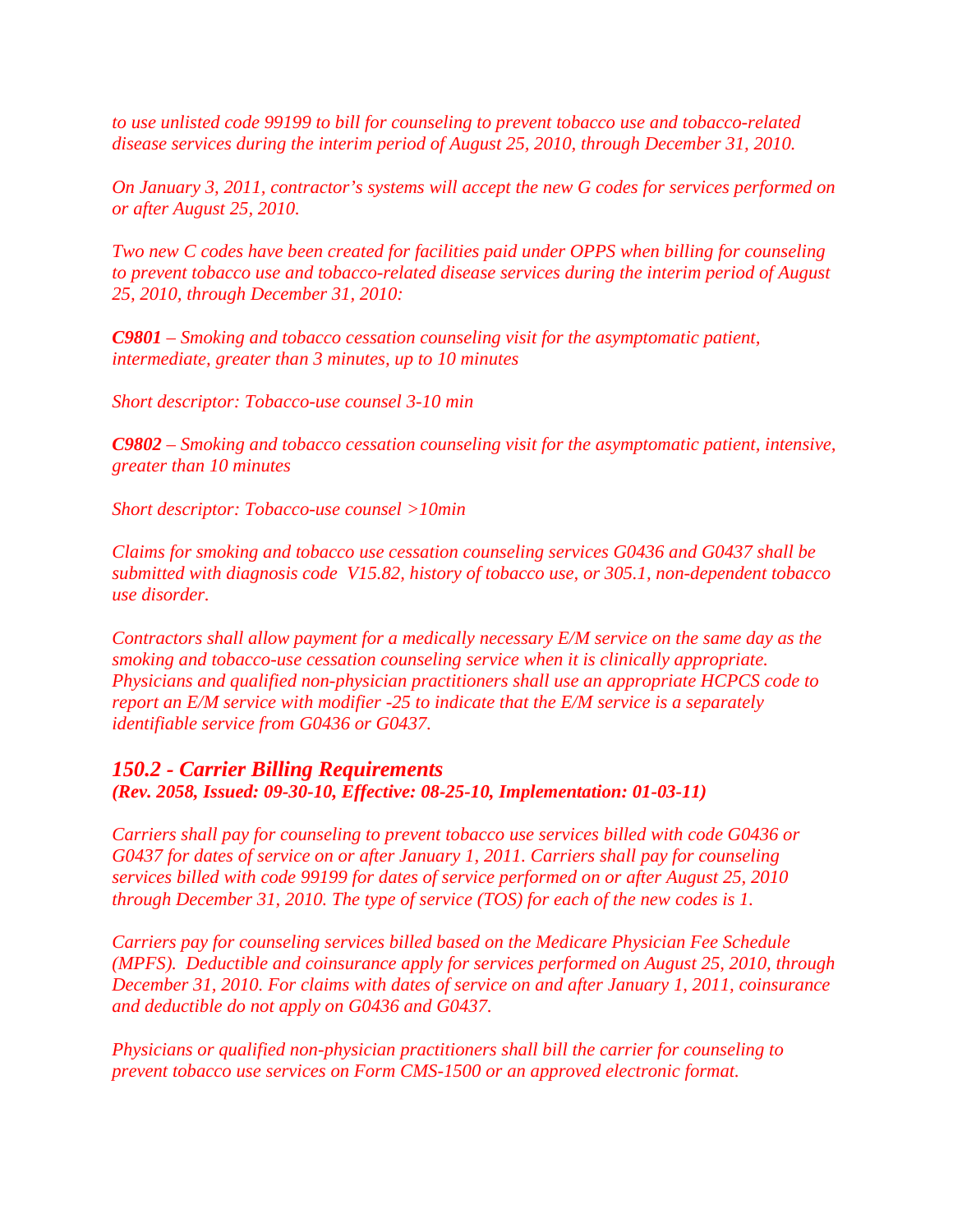*NOTE: The above G codes will not be active in contractors' systems until January 1, 2011. Therefore, contractors shall advise providers to use unlisted code 99199 to bill for counseling to prevent tobacco use services during the interim period of August 25, 2010, through December 31, 2010.*

#### *150.2.1 – Fiscal Intermediary (FI) Billing Requirements (Rev. 2058, Issued: 09-30-10, Effective: 08-25-10, Implementation: 01-03-11)*

*The FIs shall pay for counseling to prevent tobacco use services with codes G0436 and G0437 for dates of service on or after January 1, 2011. FIs shall pay for counseling services billed with code 99199 for dates of service performed on or after August 25, 2010, through December 31, 2010. For facilities paid under OPPS, FIs shall pay for counseling services billed with codes C9801 and C9802 for dates of service performed on or after August 25, 2010, through December 31, 2010.*

*Claims for counseling to prevent tobacco use services should be submitted on Form CMS-1450 or its electronic equivalent.*

*The applicable bill types are 12X, 13X, 22X, 23X, 34X, 71X, 77X, and 85X.* 

| <b>Type of Facility</b>                  | <b>Method of Payment</b>                                   |
|------------------------------------------|------------------------------------------------------------|
| <b>Rural Health Centers (RHCs)</b>       | All-inclusive rate $(AIR)$ for the encounter               |
| <b>TOB 71X/Federally Qualified</b>       |                                                            |
| <b>Health Centers (FQHCs)TOB 77X</b>     |                                                            |
| Hospitals TOBs 12X and 13X               | <b>OPPS</b> for hospitals subject to OPPS                  |
|                                          | MPFS for hospitals not subject to OPPS                     |
| <b>Indian Health Services (IHS)</b>      | AIR for the encounter                                      |
| <b>Hospitals TOB 13X</b>                 |                                                            |
| <b>Skilled Nursing Facilities (SNFs)</b> | Medicare Physician Fee Schedule (MPFS)                     |
| TOBs 22X and 23X                         |                                                            |
| Home Health Agencies (HHAs)              | <b>MPFS</b>                                                |
| TOB 34X                                  |                                                            |
| Critical Access Hospitals (CAHs)         | Method I: Technical services are paid at 101% of           |
| <b>TOB 85X</b>                           | reasonable cost. Method II: technical services are paid at |
|                                          | 101% of reasonable cost, and Professional services are     |
|                                          | paid at 115% of the MPFS Data Base                         |
|                                          |                                                            |
| <b>IHS CAHs TOB 85X</b>                  | <b>Based on specific rate</b>                              |
| <b>Maryland Hospitals</b>                | Payment is based according to the Health Services Cost     |
|                                          | Review Commission (HSCRC). That is 94% of submitted        |
|                                          | charges subject to any unmet deductible, coinsurance, and  |
|                                          | non-covered charges policies.                              |

*Payment for outpatient services is as follows:*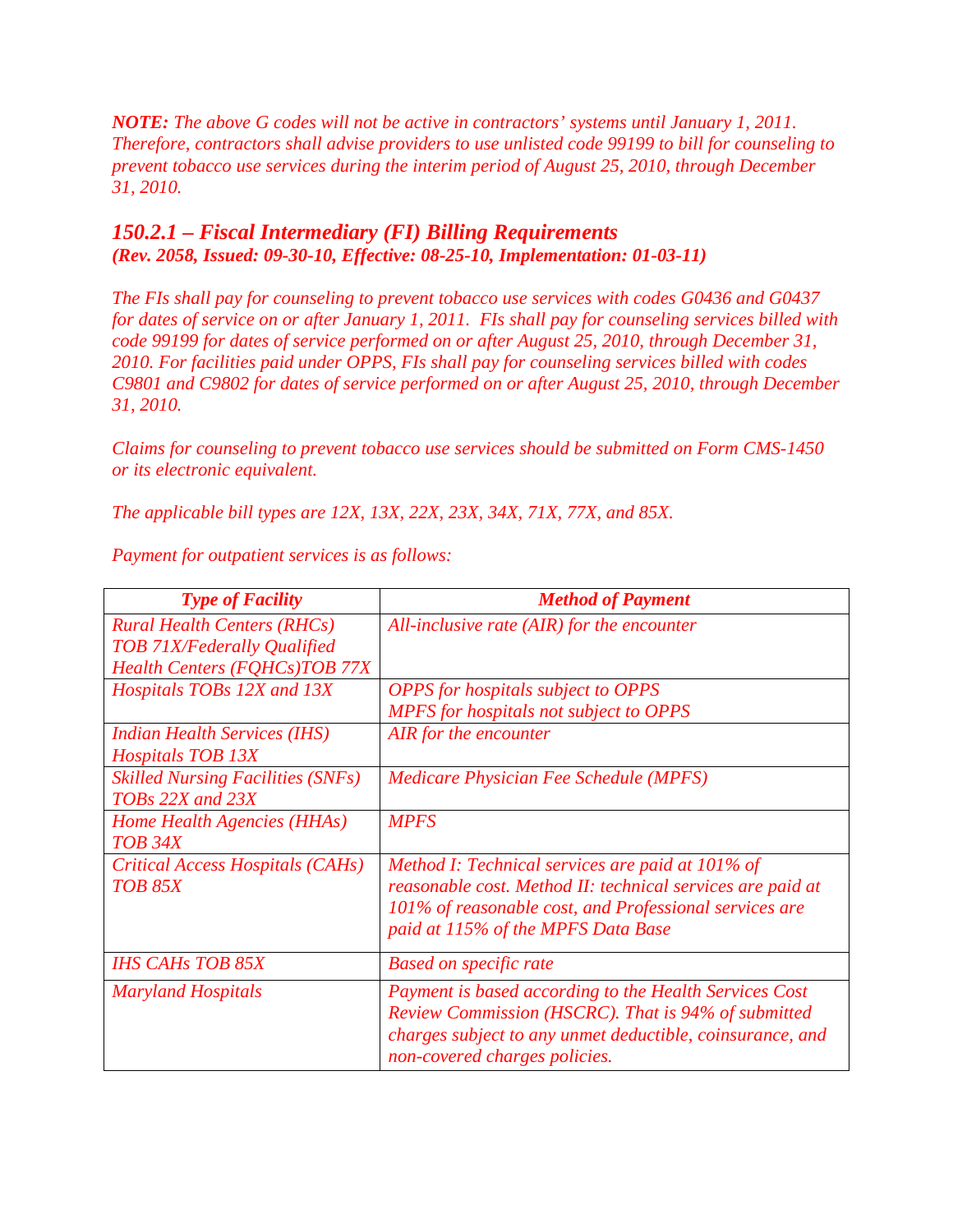*Deductible and coinsurance apply for services performed on August 25, 2010, through December 31, 2010. For claims with dates of service on and after January 1, 2011, coinsurance and deductible do not apply for G0436 and G0437.* 

*150.3 - Medicare Summary Notices (MSNs), Remittance Advice Remark Codes (RARCs), Claims Adjustment Reason Codes (CARCs), and Group Codes (Rev. 2058, Issued: 09-30-10, Effective: 08-25-10, Implementation: 01-03-11)*

*When denying claims for counseling to prevent tobacco use services submitted without diagnosis codes 305.1 or V15.82, contractors shall use the following messages:*

*MSN 15.4: The information provided does not support the need for this service or item.* 

*MSN Spanish Version: La información proporcionada no confirma la necesidad para este servicio o artículo*

*RARC M64 - Missing/incomplete/invalid other diagnosis*

*CARC 167 This (these) diagnosis(es) is (are) not covered, missing, or are invalid.*

*Contractors shall use Group Code CO, assigning financial liability to the provider, if a claim is received with no signed ABN on file.*

*When denying claims for counseling to prevent tobacco use services and smoking and tobaccouse cessation counseling services that exceed a combined total of 8 sessions within a 12-month period (G0436, G0437, 99406, 99407), contractors shall use the following messages:*

*MSN 20.5: "These services cannot be paid because your benefits are exhausted at this time."*

*MSN Spanish Version: "Estos servicios no pueden ser pagados porque sus beneficios se han agotado."*

*CARC 119: "Benefit maximum for this time period or occurrence has been reached."* 

*RARC N362: "The number of days or units of service exceeds our acceptable maximum."*

*Contractors shall use Group Code PR, assigning financial liability to the beneficiary, if a claim is received with a signed ABN on file.*

*Contractors shall use Group Code CO, assigning financial liability to the provider, if a claim is received with no signed ABN on file.*